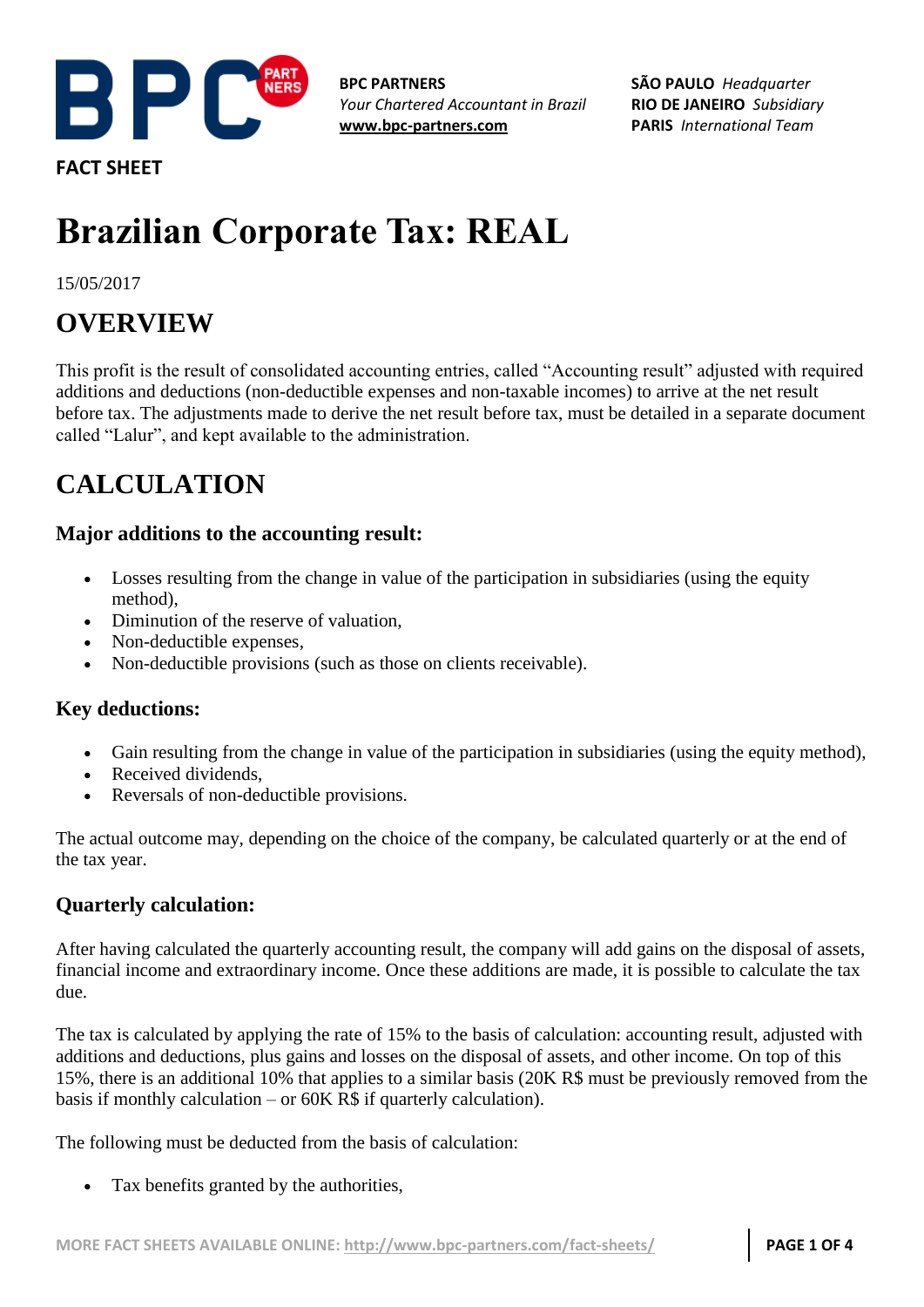

- Corporate Tax (IRPJ and CSLL) paid or retained at the source on billings and already included in the calculation of net profit,
- The possible overpaid taxes incurred during the previous year.

Payment is made in one time, before the end of the month following the end of the fiscal quarter.

#### **Yearly calculation:**

Companies can choose to calculate their taxable income on an annual, rather than on a quarterly basis. However, the payment of tax is made each month (the deadline is the last business day of the following month). In this case, companies, in order to determine the amount to pay, must not base the calculation of tax due on the amount calculated the previous year (as in many Western countries), but must calculate an estimated result, based on the turnover of the current year.

The calculation of the estimated corporate tax is made from the gross turnover (plus, where applicable, gains/losses on disposal of assets, and other income received) of each activity, to which we apply the following rates:

- 8% for industrial and commercial enterprises,
- 32% for services,
- 1.6% for companies selling fuel and natural gas,
- 8% for medical services and industrial transport,
- 16% for other transport services,
- 16% for financial institutions.

These rates apply to the turnover (from which must be withdrawn cancelled sales, unconditional discounts, and IPI tax collected on sales).

To the outcome of this first calculation, it is necessary to add the gains on the disposal of assets, financial income and exceptional income.

The difference between the amount of monthly tax paid, and the final amount calculated after the closure of the tax year, will be a "correction" to be settled the following year. The amount of this "correction" must be communicated through a dedicated software application available on the website of the Treasury.

Why select the quarterly rather than the yearly calculation; or vice versa?

#### [Ask BPC Partners](http://www.bpc-partners.com/contact-us/)

### **REPORT OF LOSSES**

In the case of accumulated net losses in the balance sheet, it is possible to reduce the current year's corporate tax by offsetting current profit with past losses.

Past losses can be applied to reduce future Corporate Tax, and must be disclosed and explained in the LALUR.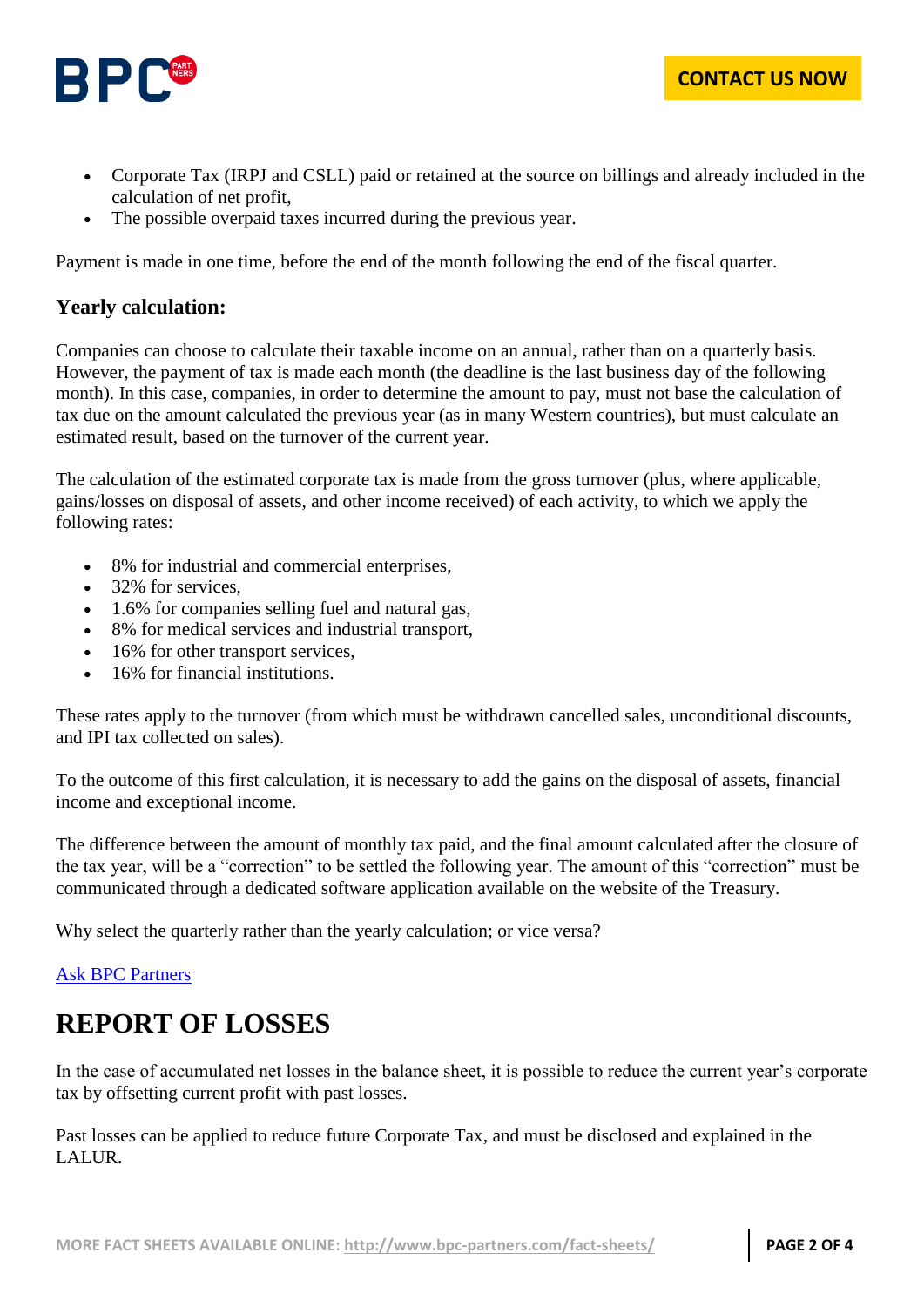

The use of previous losses in order to decrease the current year's tax burden is limited to 30% of the current year's net profit.

For example, a company making a 100 R\$ profit during the year 2012, and with a 200 R\$ accumulated loss in the balance sheet, will be authorized to decrease its basis of calculation by a maximum of 30 R\$. Corporate tax will be calculated on 70 R\$. There will be 170 R\$ left of accumulated loss, which could be used during the following years.

#### **Example:**

**1. 2012 Taxable net result – before compensation of prior years losses** 100,000 **2. Prior years' losses – Part B of the LALUR** 200,000 **3. Maximum amount of prior years' losses used (100.000 x 30%)** 30,000

There is no time limit to use these accumulated losses.

As mentioned above, for the method of quarterly calculation of taxable income, each quarter is considered a separate period. This means that – within the same fiscal year – the Corporate Tax paid with respect to one quarter cannot be offset against following quarters. So with the quarterly method, you might end up with a higher tax burden (but you get a tax credit)!

The retroactive compensation for losses is not permitted.

#### **Example of calculation of Corporate Tax:**

(see next page)